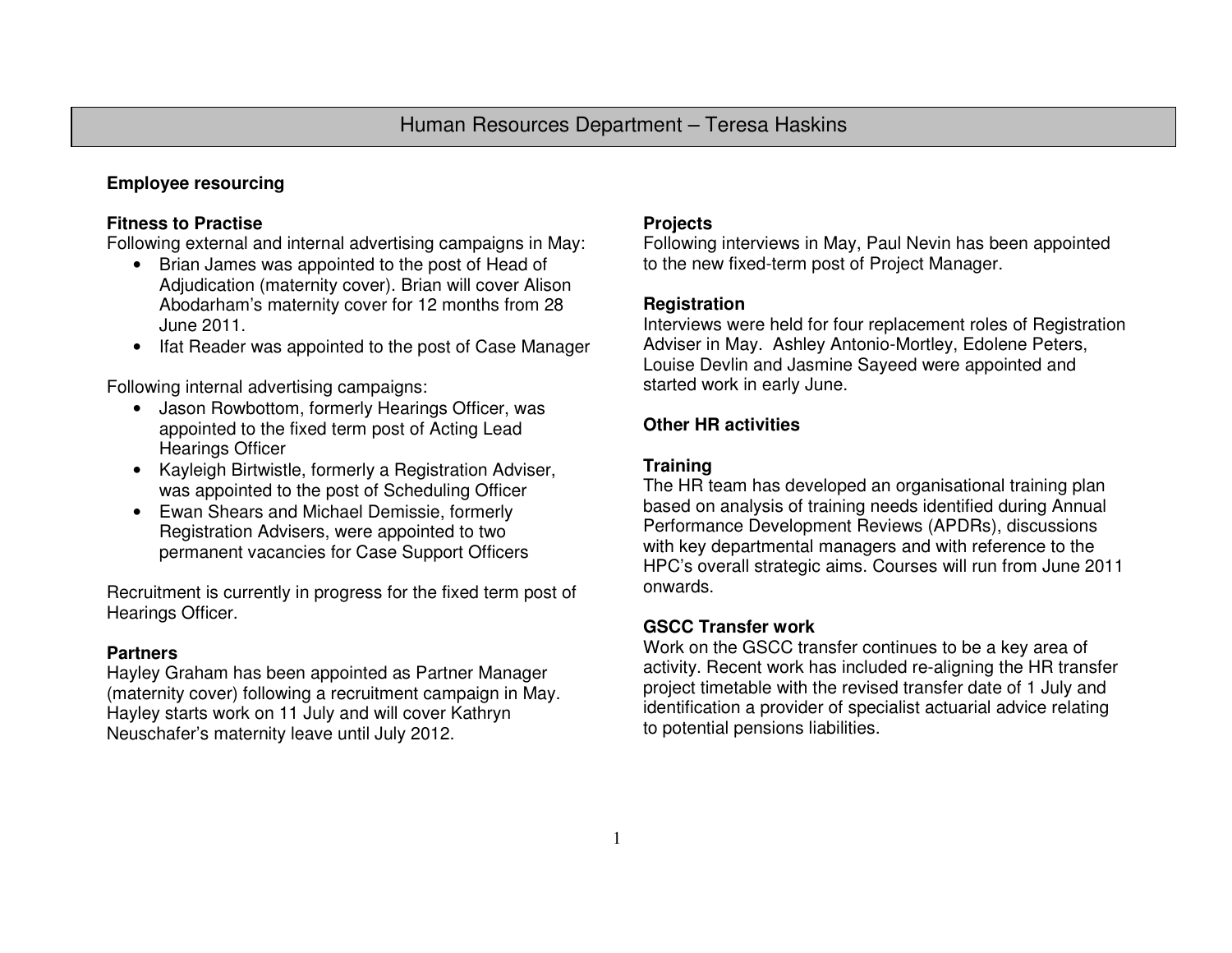### **Policy work**

 As a result of recent legislation, the HR team is in the process of reviewing the HPC's retirement policy. We are also auditing a number of HR policies to ensure that there are no necessary changes as a result of the new Bribery Act 2010.

#### **Employee turnover**

 Exit Interview data has been analysed and the 2010/11 Employee Exit Interview report has been provided to the Committee in a separate paper. In 2010/11 the overall employee turnover rate for the HPC was 11%, and the voluntary turnover rate was 7%. Table 1 illustrates how these rates compare with national averages:

| Table 1                 | CIPD 2010   IRS 2010   HPC |         |         |  |  |  |  |  |
|-------------------------|----------------------------|---------|---------|--|--|--|--|--|
|                         | Survey*                    | Survey+ | 2010/11 |  |  |  |  |  |
| <b>Overall Turnover</b> | 13.5%                      | 12%     | 11%     |  |  |  |  |  |
| Voluntary turnover      | 8.4%                       | 8.6%    | 7%      |  |  |  |  |  |

\*CIPD Resourcing and Talent Planning Survey 2010 +2010 IRS survey of Staff Turnover Rates